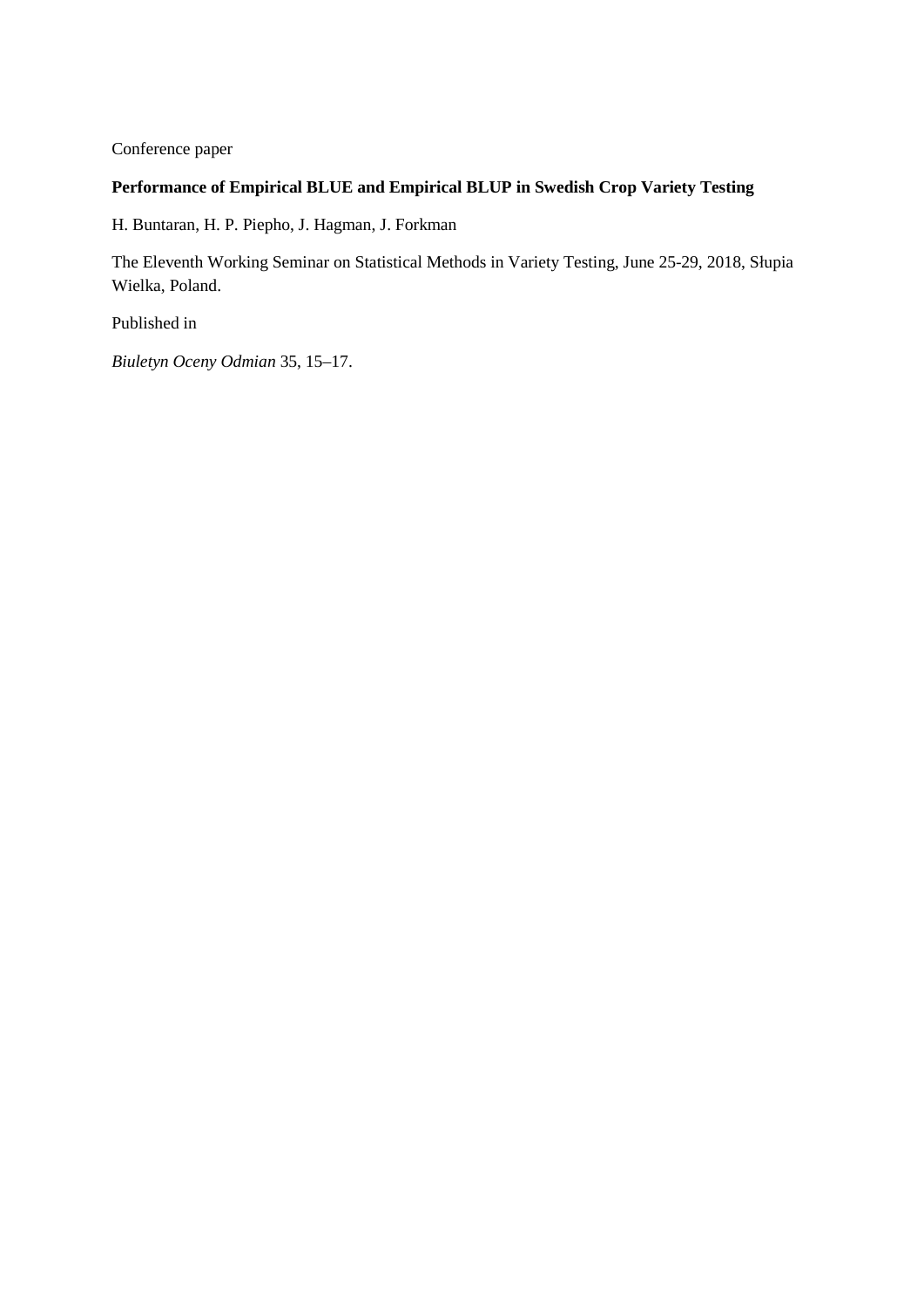## **PERFORMANCE OF EMPIRICAL BLUE AND EMPIRICAL BLUP IN SWEDISH CROP VARIETY TRIALS**

Harimurti Buntaran<sup>1,2</sup>, Hans-Peter Piepho<sup>3</sup>, Jannie Hagman<sup>2</sup>, Johannes Forkman<sup>1,2</sup>

<sup>1</sup>Department of Energy and Technology, Swedish University of Agricultural Sciences, Box 7032, 750 07, Uppsala, Sweden 2Department of Crop Production Ecology, Swedish University of Agricultural Sciences, Box 7043, 750 07, Uppsala, Sweden <sup>3</sup>Institute of Crop Science, University of Hohenheim, Fruwirthstrasse 23, 70599 Stuttgart, Germany

### **1. Introduction**

The official Swedish variety trials aim at providing information and advice for farmers to decide which variety that is the best or the most suitable with regards to their field conditions. The multienvironment trials (MET) are conducted every year to accomplish this aim. Therefore, reliable statistical methods are necessary to provide accurate prediction.

The current statistical method follows the tradition established in the UK by Patterson and Silvey (1980) and has not been changed for many years. Based on to this tradition, the effects of varieties are modelled as fixed, and so the estimation is "best linear unbiased estimation" (BLUE). On the other hand, Smith et al. (2001) recommended to model the effects of varieties as random, and so the method is known as "best linear unbiased prediction" (BLUP). Robinson (1991) gave several arguments for BLUP being preferable to BLUE: i) BLUP produces smaller expected mean square errors, ii) BLUP is more appropriate in plant variety trials when the goal is to predict the future variety performance by having the correct ranking of the varieties, and iii) BLUP is suitable for small-area estimation. Hence, there is a scope for improvement to give better accuracy for the cultivar performance and ranking in different environments in Sweden.

In this study, we present a cross-validation study of different linear mixed models that utilizes either empirical BLUE (E-BLUE) and empirical BLUP (E-BLUP) to improve the prediction accuracy of variety × regions. The term E-BLUP is used because the variance components need to be estimated.

#### **2. Materials and methods**

We used Swedish variety trials in spring-barley and winter wheat yield. The datasets were balanced. The trials were laid out as split-plot trials, since there were two fungicide treatments, i.e., treated and untreated. Within each fungicide treatment, varieties were arranged in an alpha design. The trials were performed in three different Swedish agricultural regions: North, Middle, and South.

The current analysis procedure is done with an unweighted two-stage analysis (Möhring and Piepho, 2009). In the first stage, the experiment is analysed using a linear mixed model with varieties, fungicide treatments, and variety-by-fungicide treatment interactions as fixed effects. The effects of replicates and incomplete blocks are modelled as random. In the second stage, the linear mixed model is applied for each region, fungicide treatment, and year. In this work, we used the second stage data and focused on the fungicide-treated subsets of the datasets.

Tables 2 and 3 list the E-BLUP and E-BLUE models for single-year series and five-year series, respectively. The notation is based on Piepho et al. (2003), where the fixed-effects factors are given before the colon, and the random-effects factors are given after the colon. The letter V is the variety (*c*  $= 1, ..., C$ ), R is the region  $(j = 1, ..., J)$ , L is the trial, which was always nested within R  $(t = 1, ..., T)$ , and Y is the year  $(Y = 1, ..., m)$ . We modelled the covariance structure of the trials as  $G_L = \bigoplus_{j=1}^{J} T_j$ , where  $\mathbf{T}_j$  is an  $L_j$ -by- $L_j$  diagonal matrix where all diagonal elements are  $\sigma_{L_j}^2$  or, in other words, region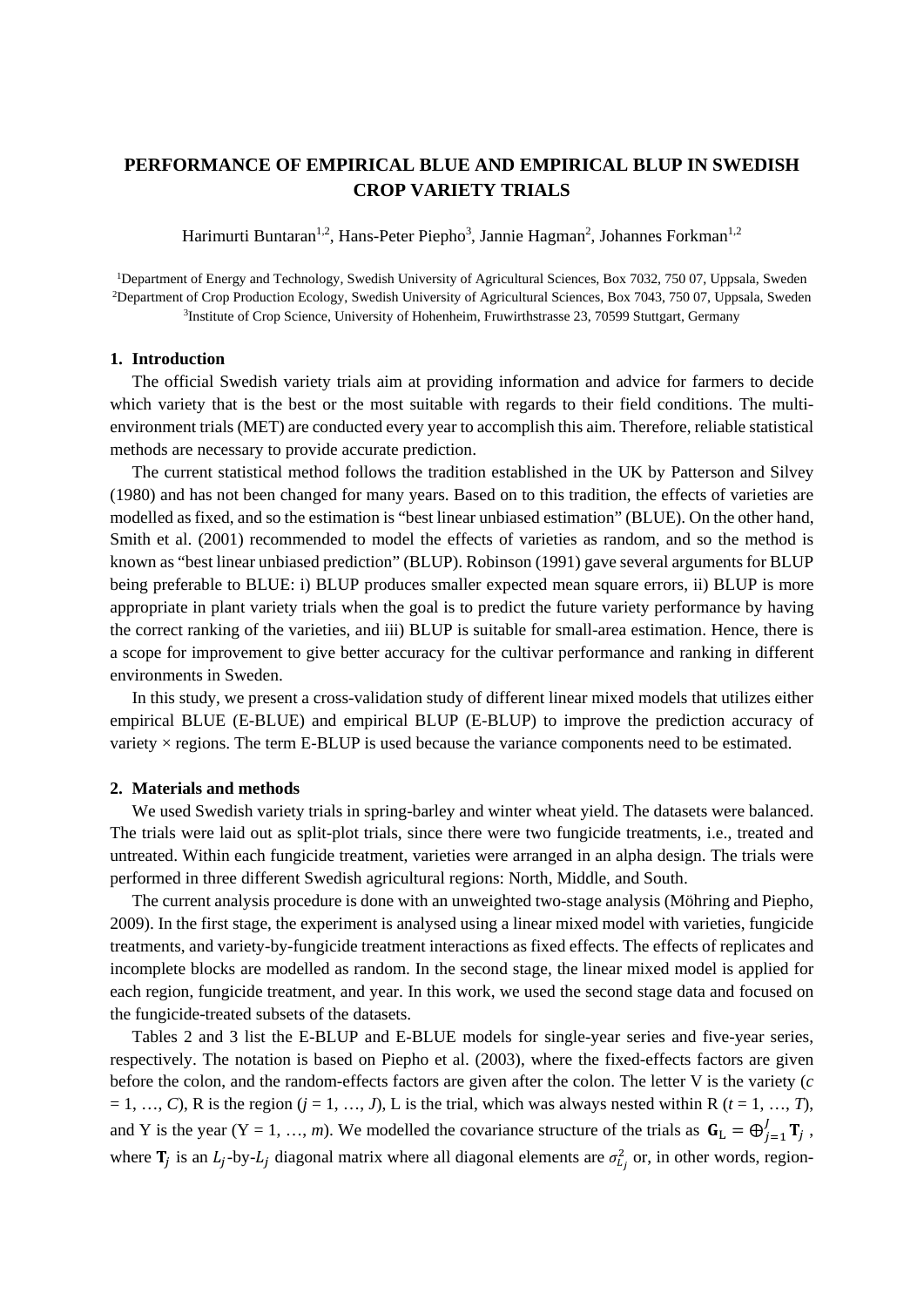specific variance. This structure was used in all models, except the E-BLUP models that did not include regions (SYR 3 single-year series and MYR 2 five-year series), and the E-BLUE models in the singleyear series. The model with heterogeneous residuals structure (only in SYR 1 and SYF 2) are regionspecific, i.e.,  $\mathbf{R} = \bigoplus_{j=1}^{J} \mathbf{R}_j$ , where  $\mathbf{R}_j$  is the residual matrix for *j*-th region.

|                  | Table 2. List of E-BLUP and E-BLUE models for single-year series |   |               |                                                                                              |
|------------------|------------------------------------------------------------------|---|---------------|----------------------------------------------------------------------------------------------|
|                  | Model                                                            |   |               | Fixed terms Random terms Covariance structure                                                |
| SYR <sub>1</sub> | (Basic BLUP Models)                                              | R | $V + L + V.R$ | $\mathbf{G}_L = \bigoplus_{i=1}^J \mathbf{T}_i, \mathbf{R} = \bigoplus_{i=1}^J \mathbf{R}_i$ |
| SYR <sub>2</sub> |                                                                  |   |               | $\mathbf{G}_L = \bigoplus_{i=1}^J \mathbf{T}_i, \mathbf{R} = \sigma^2 \mathbf{I}$            |
|                  | SYR 3 (BLUP No Region)                                           |   | $V + I$ .     | $\mathbf{R} = \sigma^2 \mathbf{I}$                                                           |
|                  | SYF 1 (BLUE Region Random)                                       |   | $R + L + V.R$ | $\mathbf{G}_L = \bigoplus_{i=1}^J \mathbf{T}_i, \mathbf{R} = \sigma^2 \mathbf{I}$            |
|                  | SYF 2 (BLUE currently used model)* $V + R + V.R$ L               |   |               | $G_L = \bigoplus_{i=1}^{J} T_i$ , $R = \bigoplus_{j=1}^{J} R_j$                              |

Table 2. List of E-BLUP and E-BLUE models for single-year series

| Table 3. List of E-BLUP and E-BLUE models for five-year series |  |
|----------------------------------------------------------------|--|
|----------------------------------------------------------------|--|

| Model                        |   | <b>Fixed term Random terms</b>        |
|------------------------------|---|---------------------------------------|
| MYR 1 (Basic BLUP Model)     | R | $V + L + Y + V.R + V.Y + Y.R + V.R.Y$ |
| MYR 2 (BLUP No Region)       |   | $L + V + Y + V.Y$                     |
| MYF 1 (BLUE Region Random) V |   | $R + L + Y + V.R + V.Y + Y.R + V.R.Y$ |
| $MYF 2 (BLE current model)*$ |   | $L + Y + VY$                          |

For the single-year series cross-validation, we employed a 2-fold cross-validation for all models. Each fold was used as validation set once. The trials in each region were divided equally (50/50) into training and validation set. For the five-year series cross-validation, we modified the leave-one-out cross-validation for the practice of predicting the variety performance based on five-year datasets. The five-year datasets in a row were assigned as the training set and the sixth year were assigned as the validation set. The main interest of variety trials is predicting differences among tested varieties. Thus, the performance of cross-validation should be assessed by mean squared error of prediction differences (MSEP) of variety differences in the training set  $(z_{ct} - z_{ct})$ , compared to the observed differences in the validation set  $(y_{ct} - y_{c't})$ :

$$
MSEP = \frac{\sum_{t=1}^{T} \sum_{c=1}^{C} \sum_{c \neq i}^{C} [y_{ct} - y_{c't} - (z_{ct} - z_{c't})]^2}{TC(C-1)}
$$

We ranked the performance of the models based on the average of MSEP.

#### **3. Results**

Tables 3 and 4 list the mean of MSEP for single-year and five-year series, respectively. Clearly, the E-BLUE model (current practice), performed comparatively poorly for winter wheat and spring barley datasets. As it was expected, the E-BLUP models performed the best, i.e., SYR 1 with heterogeneous residuals for the single-year series, and MYR 1 for the five-year series. The SYR 1 with heterogeneous residuals structure for the single-year series was still computationally feasible. However, for the fiveyear series, this residual structure was not computationally feasible, and so we did not employ such structure.

Our study confirmed the previous simulation studies to use E-BLUP as a routine procedure (Forkman and Piepho, 2013, Kleinknecht et al., 2011, Piepho and Möhring, 2006). The empirical datasets hardly satisfied the assumption of normality. However, E-BLUP per se does not require normality (Searle et al., 1992) and our cross-validation results revealed that the E-BLUP performed better than the E-BLUE.